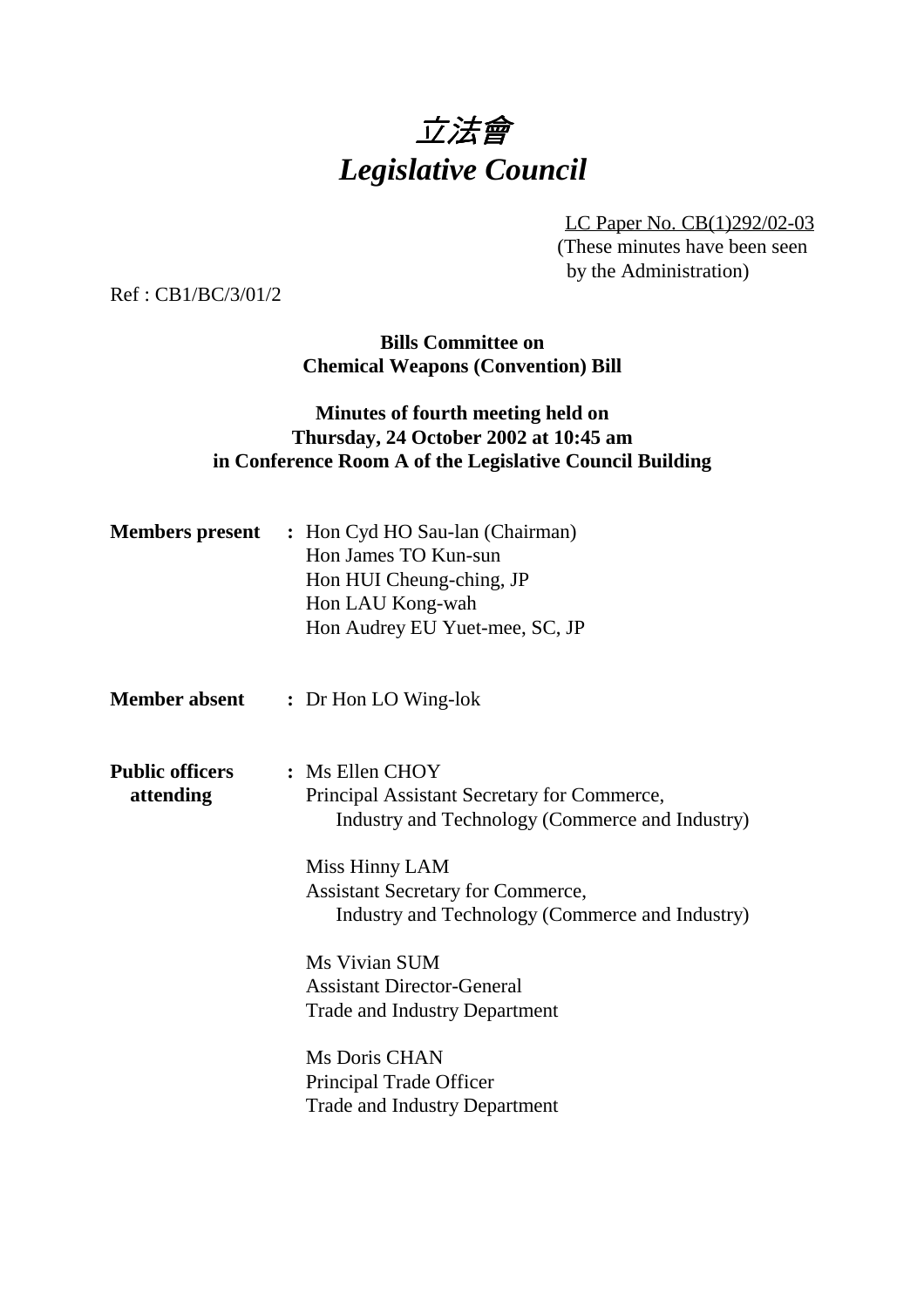|                                            | Mr Andrew WONG<br><b>Head of Trade Controls</b><br><b>Customs and Excise Department</b>                                                          |
|--------------------------------------------|--------------------------------------------------------------------------------------------------------------------------------------------------|
|                                            |                                                                                                                                                  |
|                                            |                                                                                                                                                  |
|                                            |                                                                                                                                                  |
|                                            |                                                                                                                                                  |
|                                            | Mr K H NG                                                                                                                                        |
|                                            | Principal Trade Controls Officer                                                                                                                 |
|                                            | <b>Customs and Excise Department</b>                                                                                                             |
|                                            |                                                                                                                                                  |
|                                            | Mr S Y KWAN                                                                                                                                      |
|                                            | <b>Chief Chemist</b>                                                                                                                             |
|                                            | Government Laboratory                                                                                                                            |
|                                            | Mr Geoffrey FOX                                                                                                                                  |
|                                            | Senior Assistant Law Draftsman                                                                                                                   |
|                                            | Department of Justice                                                                                                                            |
|                                            |                                                                                                                                                  |
|                                            | Ms Marie SIU                                                                                                                                     |
|                                            | <b>Senior Government Counsel</b>                                                                                                                 |
|                                            | Department of Justice                                                                                                                            |
|                                            | <b>Clerk in attendance:</b> Miss Salumi CHAN<br>Chief Assistant Secretary (1)5                                                                   |
| <b>Staff in attendance : Miss Anita HO</b> | <b>Assistant Legal Adviser 2</b>                                                                                                                 |
|                                            | Ms Cindy CHENG                                                                                                                                   |
|                                            | Senior Assistant Secretary (1)4                                                                                                                  |
|                                            |                                                                                                                                                  |
|                                            |                                                                                                                                                  |
|                                            |                                                                                                                                                  |
| I.                                         | <b>Meeting with the Administration</b>                                                                                                           |
|                                            | (LC Paper No. CB(1)1722/01-02(04) —<br>Implications of the<br>Chemical<br>Weapons (Convention) Bill for the<br>general public and establishments |

ion) Bill for the establishments that need to acquire or use chemicals

LC Paper No.  $CB(1)2206/01-02(01)$  - Comparison of the Chemical Weapons (Convention) Bill to the Australia Chemical Weapons (Prohibition) Act 1994 and the UK Chemical Weapons Act 1996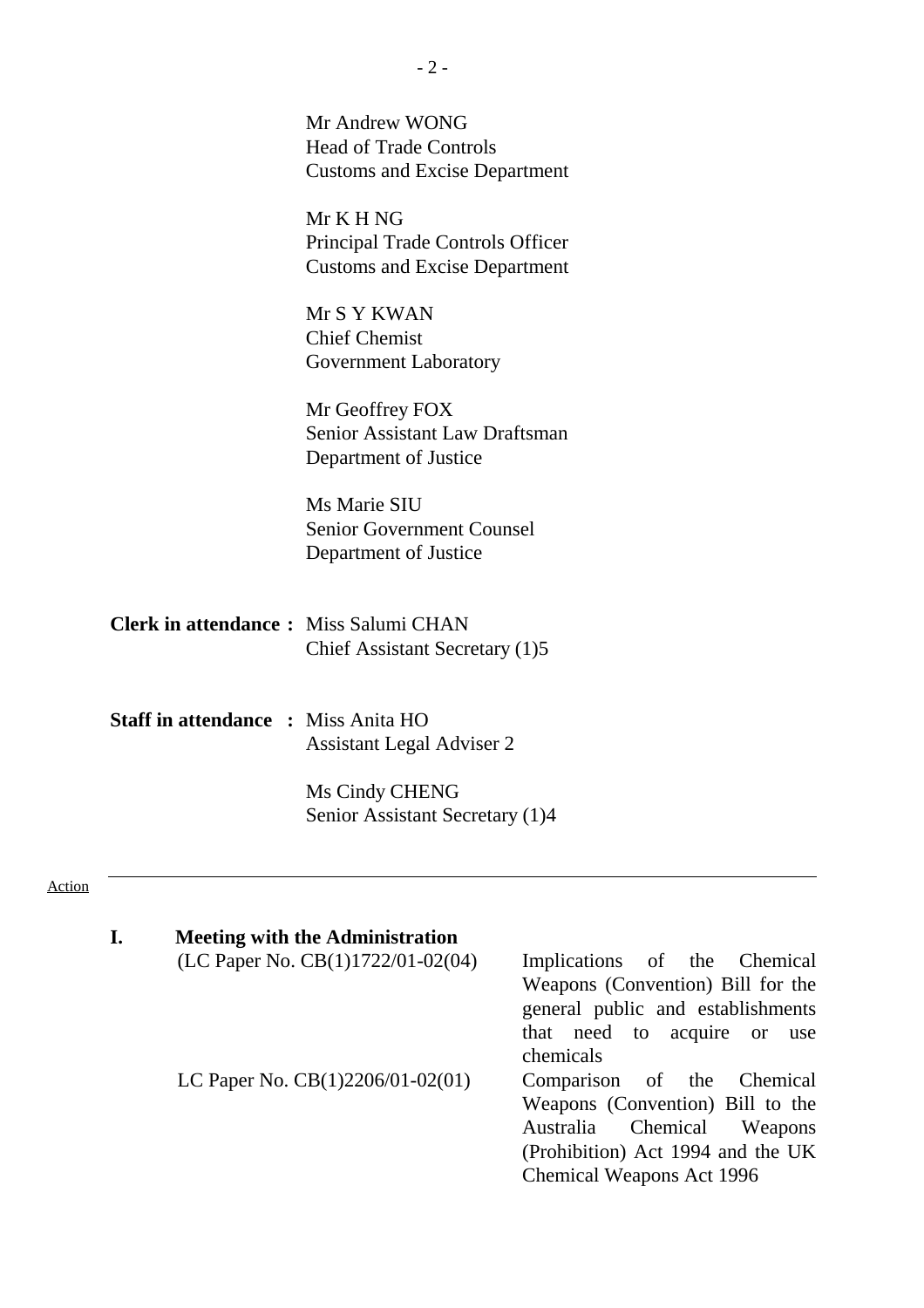| LC Paper No. CB(1)2206/01-02(02) | The<br>full text of the Chemical       |
|----------------------------------|----------------------------------------|
|                                  | Weapons (Prohibition) Act 1994 of      |
|                                  | the Commonwealth of Australia          |
| LC Paper No. CB(1)2206/01-02(03) | The full text of the Chemical          |
|                                  | Weapons Act $1996$ (C.6) of the        |
|                                  | <b>United Kingdom</b>                  |
| LC Paper No. CB(1)59/02-03(02)   | "Follow-up to the second meeting       |
|                                  | on 16 July 2002" prepared by the       |
|                                  | <b>Legislative Council Secretariat</b> |
| LC Paper No. CB(1)59/02-03(03)   | Reply dated 16 October 2002 from       |
|                                  | the Administration to the Clerk to     |
|                                  | <b>Bills Committee</b>                 |
| LC Paper No. CB(1)1511/01-02(02) | First letter dated 1 November 2001     |
|                                  | from the Assistant Legal Adviser to    |
|                                  | the Administration                     |
| LC Paper No. CB(1)1511/01-02(03) | Reply dated 24 November 2001           |
|                                  | from the Administration to the         |
|                                  | <b>Assistant Legal Adviser</b>         |
| LC Paper No. CB(1)59/02-03(04)   | Second letter dated 24 April 2002      |
|                                  | from the Assistant Legal Adviser to    |
|                                  | the Administration                     |
| LC Paper No. CB(1)59/02-03(05)   | Reply dated 12 October 2002 from       |
|                                  | the Administration to the Assistant    |
|                                  | Legal Adviser                          |
| LC Paper No. CB(1)59/02-03(06)   | Third letter dated 6 August 2002       |
|                                  | from the Assistant Legal Adviser to    |
|                                  | the Administration                     |
| LC Paper No. CB(1)98/02-03(01)   | "Follow-up to the third meeting on     |
|                                  | 18 October 2002" prepared by the       |
|                                  | Legislative Council Secretariat        |
| LC Paper No. CB(1)98/02-03(02)   | Reply dated 22 October 2002 from       |
|                                  | the Administration to the Clerk to     |
|                                  | <b>Bills Committee)</b>                |

The Bills Committee deliberated (Index of proceedings attached at **Appendix**).

Follow-up actions to be taken by the Administration

- Admin 2. As requested by the Bills Committee, the Administration undertook to take the follow-up actions listed below:
	- (a) Clause  $5(e)$

Clause 5(e) provided that "no person shall engage in military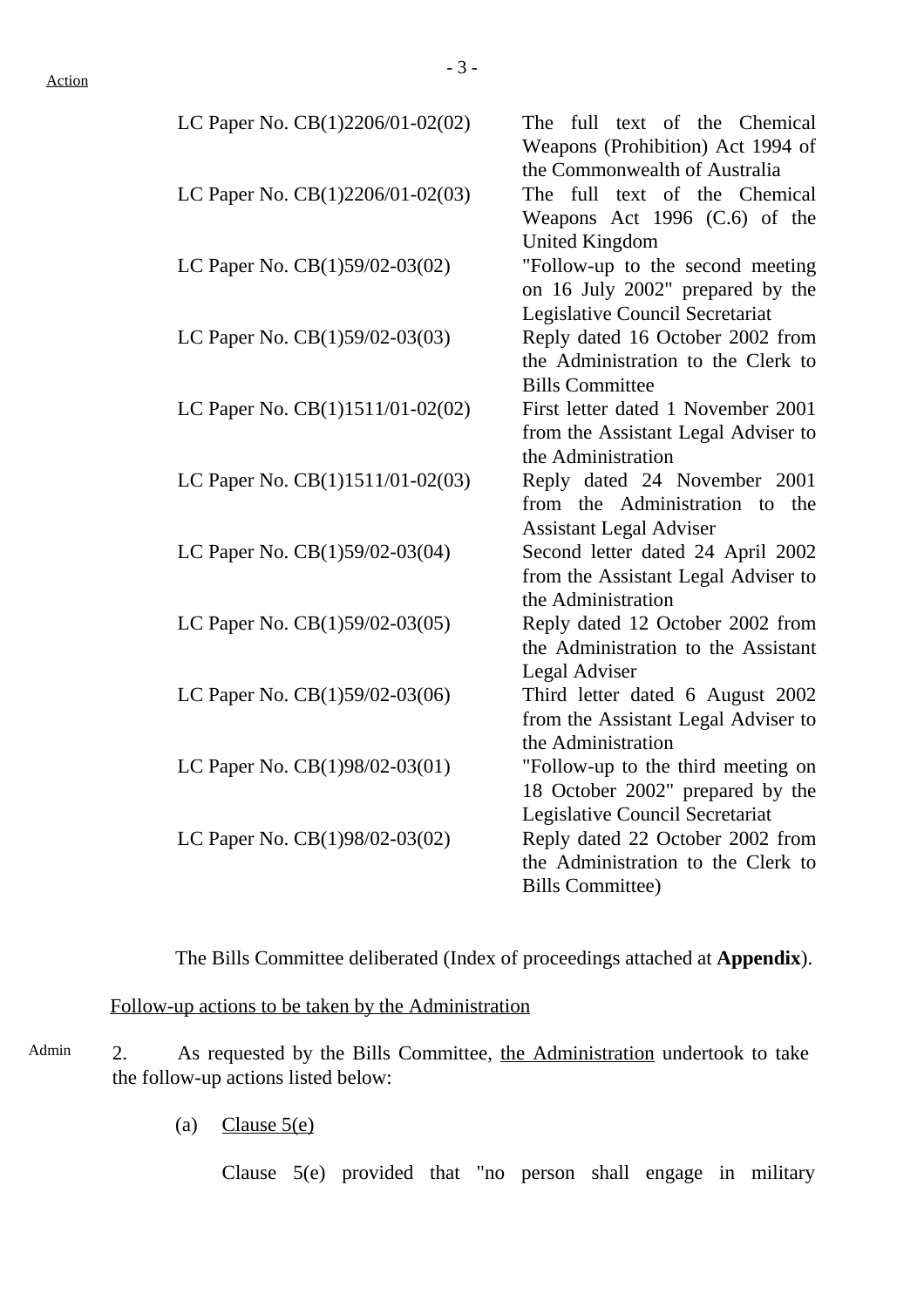$-4-$ 

preparations, or in preparations of a military nature, intending to use a chemical weapon." As the relevant provision in the Convention only covered "military preparations", the Administration was requested to consider whether it was appropriate to add "preparations of a military nature" in clause 5(e).

(b) Clause  $5(f)$ 

Clause 5(f) provided that "no person shall assist, encourage or induce, in any way, anyone to engage in any activity prohibited under the Convention." While this subclause was modelled on the relevant provision in the Convention, the Administration was requested to consider the need for including this subclause in the Bill as offences like aiding and abetting had already been covered by existing laws.

(c) Clause  $6(1)$ 

Clause 6(1) provided that "Section 5 applies to acts done in Hong Kong, and acts done outside Hong Kong by Chinese nationals who are Hong Kong permanent residents." In this connection, the Administration was requested to advise whether there was any existing mechanism for a person to give up the status of Chinese national or that of Hong Kong permanent resident and if so, to provide details of the mechanism.

(d) Declaration to the Organization for the Prohibition of Chemical Weapons (OPCW) on riot control agents

According to the comparison table provided by the Administration (LC Paper No. CB(1)98/02-03(02)), the Bill "does not have any provision pertaining to riot control agent. This is because Article III of the Convention only requires a State Party to make declaration in respect of riot control agents that it holds for riot control purposes. The Government will collect such information through administrative means and make declaration to the OPCW accordingly". In this connection, the Administration was requested to advise on the types and quantities of riot control agents possessed by law enforcement authorities in Hong Kong for riot control purposes, and the law enforcement authorities involved.

(e) Possession and use of controlled chemicals for law enforcement including riot control purposes

As "Purposes not prohibited under this Convention" meant, among other things, law enforcement including domestic riot control purposes, it seemed that law enforcement authorities might possess and use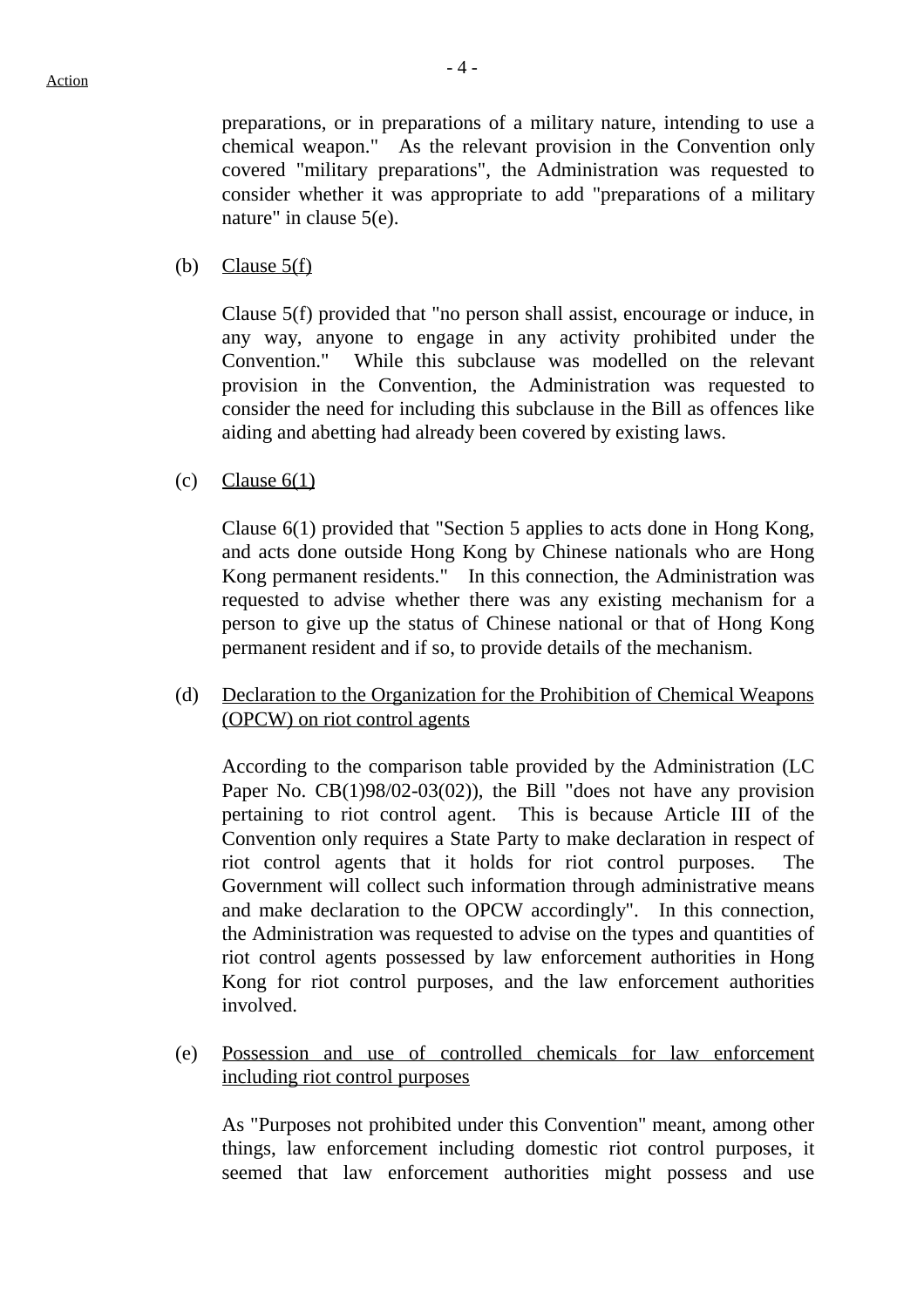controlled chemicals for such purposes. In this connection, the Administration was requested to follow up on the following:

- (i) To keep the Legislative Council (LegCo) informed of the situation, the Administration was requested to consider providing annual reports to the relevant LegCo Panel on the information about the types and quantities of the controlled chemicals imported and possessed by law enforcement authorities in Hong Kong for law enforcement including riot control purposes; and
- (ii) Article 14 of the Basic Law provided that the Government of the Hong Kong Special Administrative Region (HKSAR) might, when necessary, ask the Central People's Government for assistance from the garrison in the maintenance of public order and in disaster relief. It seemed that the garrison might possess and use controlled chemicals for law enforcement including riot control purposes. As Article 14 also provided that "in addition to abiding by national laws, members of the garrison shall abide by the laws of the HKSAR", the Administration was requested to clarify whether the Bill had binding effect on the garrison.

#### Date of next meeting

3. The Chairman reminded members that the next meeting would be held on Thursday, 31 October 2002 at 8:30 am.

(*Post-meeting note:* With the concurrence of the Chairman and members of the Bills Committee, the meeting originally scheduled for Thursday, 31 October 2002 at 8:30 am was cancelled to allow more time for the Administration to prepare its responses to the issues raised by members at previous meetings. The next meeting would be held on Tuesday, 19 November 2002 at 8:30 am. The relevant circular was issued to members vide LC Paper No. CB(1)169/02- 03 on 30 October 2002.)

#### **II. Any other business**

4. There being no other business, the meeting ended at 12:45 pm.

Legislative Council Secretariat 8 November 2002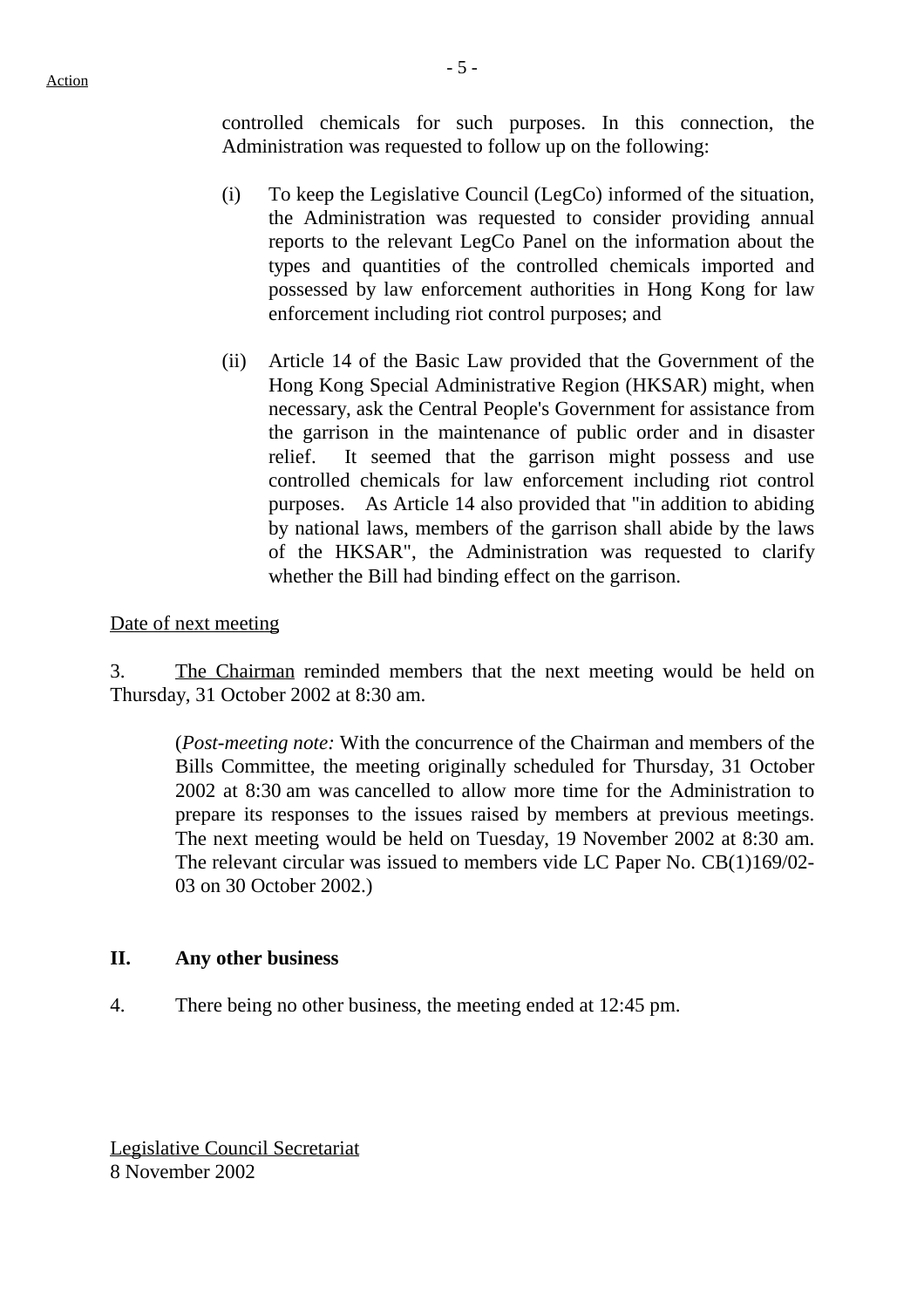## **Appendix**

## **Proceedings of the fourth meeting of the Bills Committee on Chemical Weapons (Convention) Bill on Thursday, 24 October 2002 at 10:45 am in Conference Room A of the Legislative Council Building**

| <b>Time</b> | <b>Speaker</b>                            | Subject(s)                                                                                                                                                                         | <b>Action</b>                                                                                                                                  |
|-------------|-------------------------------------------|------------------------------------------------------------------------------------------------------------------------------------------------------------------------------------|------------------------------------------------------------------------------------------------------------------------------------------------|
| 0000-0333   | Chairman                                  |                                                                                                                                                                                    | required                                                                                                                                       |
| 0334-1749   | Administration                            | Opening remarks<br>of<br>Comparison<br>the<br>key<br>requirements of the Convention<br>and the corresponding provisions<br>in the Bill<br>$(LC$ Paper No. $CB(1)98/02$ -<br>03(02) |                                                                                                                                                |
| 1750-1959   | Mr James TO<br>Chairman<br>Administration | Difference between "engage in<br>military preparations" and "in<br>preparations of a military nature"<br>in clause $5(e)$<br>$(LC$ Paper No. $CB(1)98/02$ -<br>03(02)              | <b>Admin</b><br>to<br>consider<br>whether it was<br>appropriate to<br>add<br>"preparations"<br>of a military<br>nature"<br>in<br>clause $5(e)$ |
| 2000-2330   | Mr James TO<br>Administration             | Application of section 5 to acts<br>done in Hong Kong and acts<br>done outside Hong Kong<br>(Clause $6(1)$ )<br>$(LC$ Paper No. $CB(1)98/02$ -<br>03(02)                           |                                                                                                                                                |
| 2331-2411   | Chairman<br>Administration                | Clarification<br>"Chinese<br>on<br>nationals who are Hong Kong<br>permanent residents"<br>(Clause $6(1)$ )<br>$(LC$ Paper No. $CB(1)98/02$ -<br>03(02)                             |                                                                                                                                                |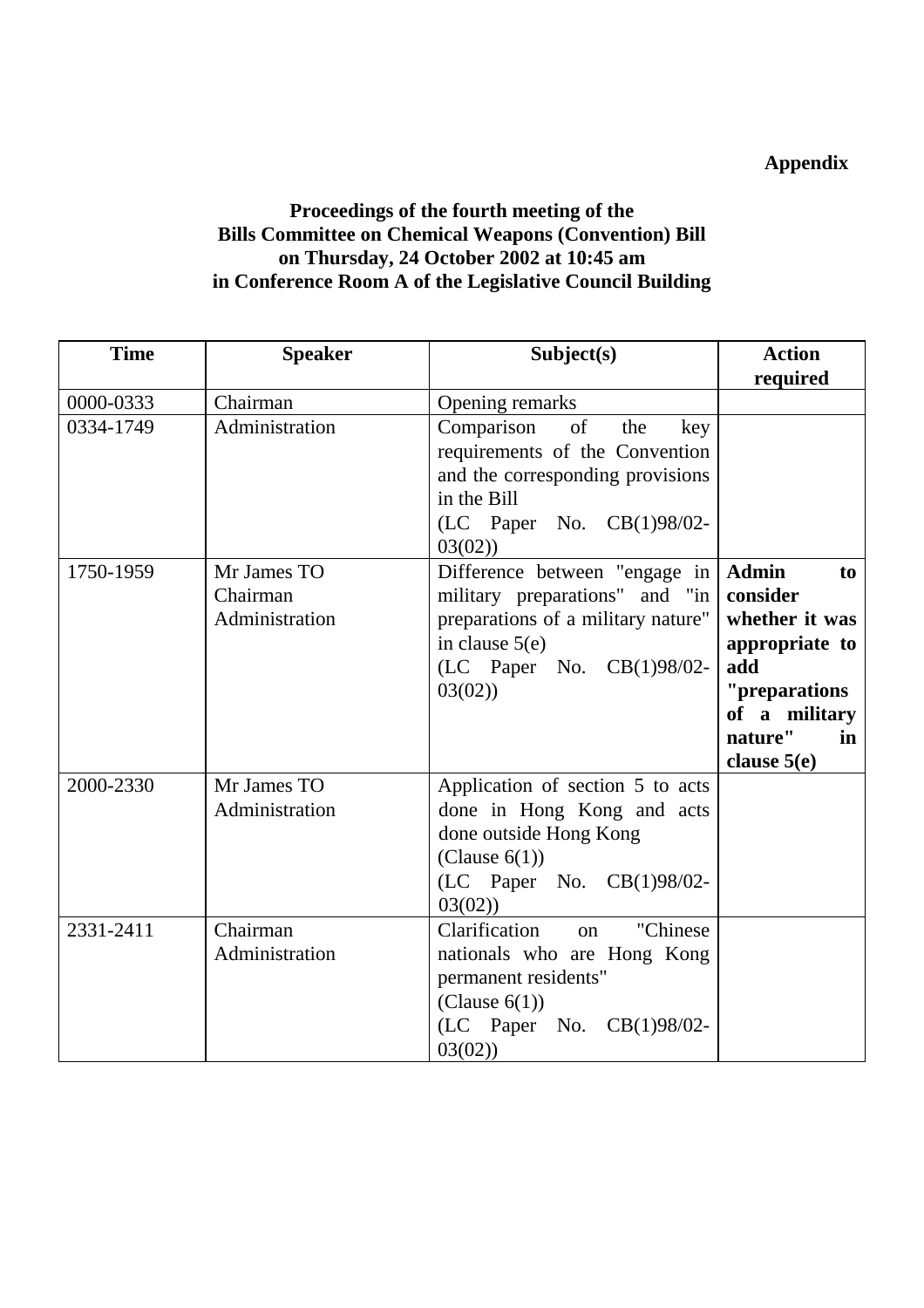| <b>Time</b> | <b>Speaker</b>                                                                                                | Subject(s)                                                                                                                                                                                                                                                                                                                                | <b>Action</b><br>required                                                |
|-------------|---------------------------------------------------------------------------------------------------------------|-------------------------------------------------------------------------------------------------------------------------------------------------------------------------------------------------------------------------------------------------------------------------------------------------------------------------------------------|--------------------------------------------------------------------------|
| 2412-2920   | Mr HUI Cheung-ching<br>Administration                                                                         | Powers of members of the<br>(a)<br>Customs and Excise Service<br>under clause 14<br>Authorization of power to the<br>(b)<br>inspection team sent by the<br>Secretariat of the Convention<br>under Part 7 of the Bill<br>$(LC$ Paper No. $CB(1)98/02$ -<br>03(02)                                                                          |                                                                          |
| 2921-3229   | Mr HUI Cheung-ching<br>Chairman<br>Administration                                                             | SARG officials to accompany the<br>inspection<br>conduct<br>team<br>to<br>inspections<br>(Part 7 of the Bill)<br>(LC Paper No.<br>$CB(1)98/02-$<br>03(02)                                                                                                                                                                                 |                                                                          |
| 3230-3649   | Ms Audrey EU Yuet-mee<br>Administration                                                                       | (a) Clarification on "any activity<br>prohibited<br>under<br>the<br>Convention" in clause $5(f)$<br>(b) The need for clause $5(f)$<br>(LC Paper No.<br>$CB(1)98/02-$<br>03(02)                                                                                                                                                            | <b>Admin</b><br>to<br>consider<br>the<br>need to retain<br>clause $5(f)$ |
| 3650-010200 | Ms Audrey EU Yuet-mee<br>Chairman<br>Administration<br>Mr James TO<br>Mr HUI Cheung-ching<br>ALA <sub>2</sub> | Clarification on:<br>whether<br>there<br>(a)<br>was<br>any<br>mechanism for a person to<br>give up the status of Chinese<br>national or that of Hong<br>Kong permanent resident; and<br>$(b)$ the<br>extra-territorial<br>application of<br>relevant<br>provisions of the Bill<br>(Clause $6(1)$ )<br>(LC Paper No. CB(1)98/02-<br>03(02) | <b>Admin</b><br>to<br>provide<br>information<br>on item (a)              |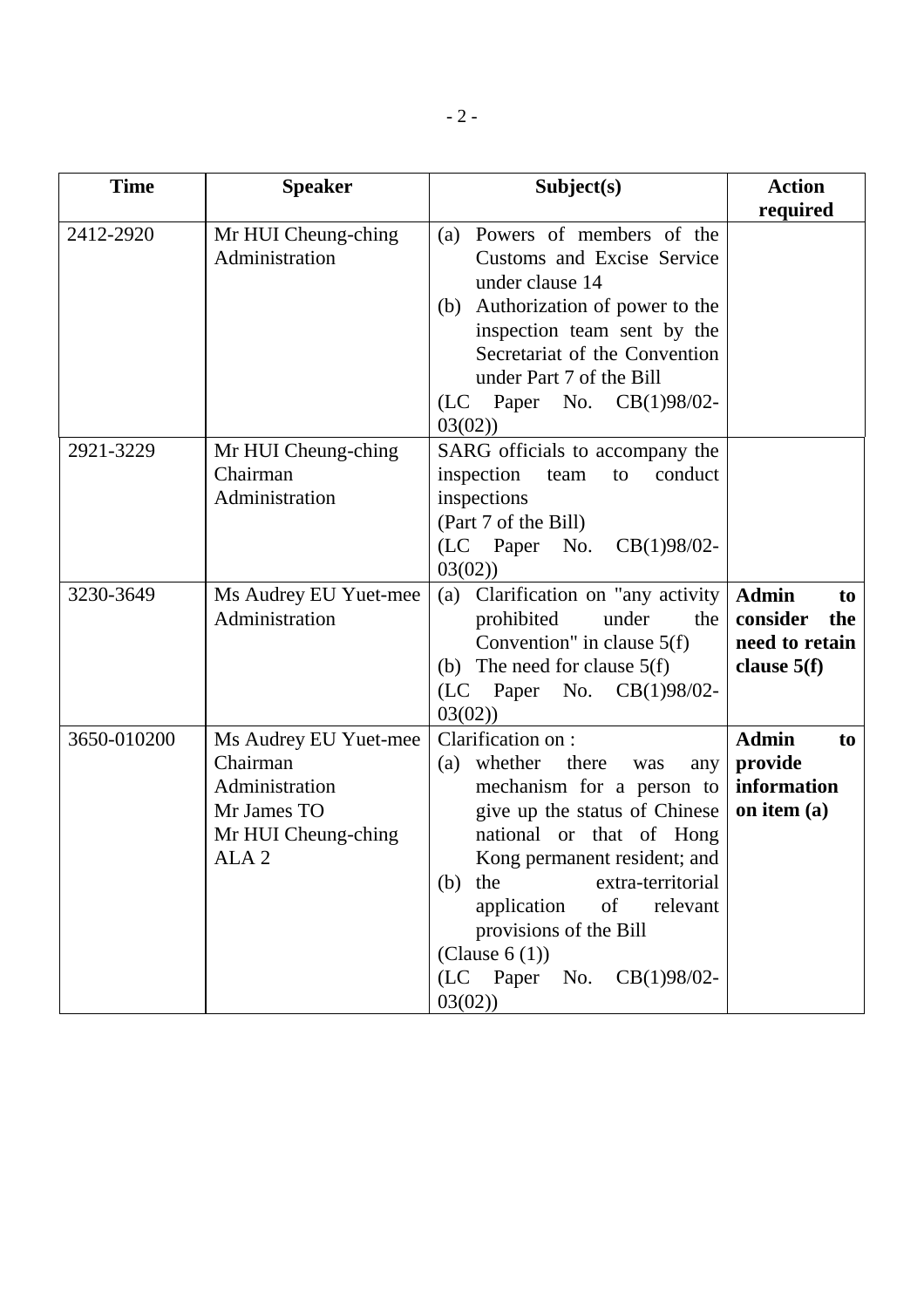| <b>Time</b>                    | <b>Speaker</b>                                                                         | Subject(s)                                                                                                                                                                                                                                                                                                                                                                                                                                                                                                                                                                                                                                                                                       | <b>Action</b>                                                                                                                                                                                                                                                                                               |
|--------------------------------|----------------------------------------------------------------------------------------|--------------------------------------------------------------------------------------------------------------------------------------------------------------------------------------------------------------------------------------------------------------------------------------------------------------------------------------------------------------------------------------------------------------------------------------------------------------------------------------------------------------------------------------------------------------------------------------------------------------------------------------------------------------------------------------------------|-------------------------------------------------------------------------------------------------------------------------------------------------------------------------------------------------------------------------------------------------------------------------------------------------------------|
| 010201-011750<br>011751-012400 | Mr James TO<br>Chairman<br>Administration<br>Mr James TO<br>Chairman<br>Administration | <b>Requirement for a State Party</b><br>(a)<br>to make declaration in respect<br>of riot control agents that it<br>holds<br>for<br>riot<br>control<br>purposes<br>Possession of riot control<br>(b)<br>agents by law enforcement<br>authorities in Hong Kong for<br>riot control purposes<br>Controlled<br>chemicals<br>(c)<br>imported and possessed by<br>law<br>enforcement<br>the<br>authorities<br>for<br>law<br>enforcement<br>(i.e.<br>purposes<br>purposes not prohibited under<br>the Convention)<br>(Paragraph 1 of Article III of the<br>Convention)<br>(LC Paper<br>No.<br>$CB(1)98/02-$<br>03(02)<br>Binding effect of the Bill on the<br>garrison<br>(Article 14 of the Basic Law) | required<br><b>Admin</b><br>to<br>provide<br>information<br>on item<br><b>(b)</b><br>and<br>to<br>consider<br>providing<br>annual<br>reports to the<br>relevant<br>Panel of the<br><b>Legislative</b><br>Council<br>on<br>item (c)<br><b>Admin</b><br>to<br>clarify<br>whether<br>the<br><b>Bill</b><br>has |
|                                |                                                                                        |                                                                                                                                                                                                                                                                                                                                                                                                                                                                                                                                                                                                                                                                                                  | binding effect<br>the<br><b>on</b><br>garrison                                                                                                                                                                                                                                                              |
| 012401-012625                  | Mr James TO<br>Chairman<br>Administration                                              | "Abandoned chemical weapons"<br>and "old chemical weapons"<br>(Clauses $2(4)$ and 7)<br>(LC Paper No.<br>$CB(1)98/02-$<br>03(02)                                                                                                                                                                                                                                                                                                                                                                                                                                                                                                                                                                 |                                                                                                                                                                                                                                                                                                             |
| 012626-012719                  | Chairman<br>Administration                                                             | An order to be made under the<br>International<br>Organizations<br>(Privileges<br>Immunities)<br>and<br>Ordinance to<br>confer<br>certain<br>privileges and immunities<br>on<br>members of the inspection team<br>(LC Paper No. CB(1)98/02-<br>03(02)                                                                                                                                                                                                                                                                                                                                                                                                                                            |                                                                                                                                                                                                                                                                                                             |